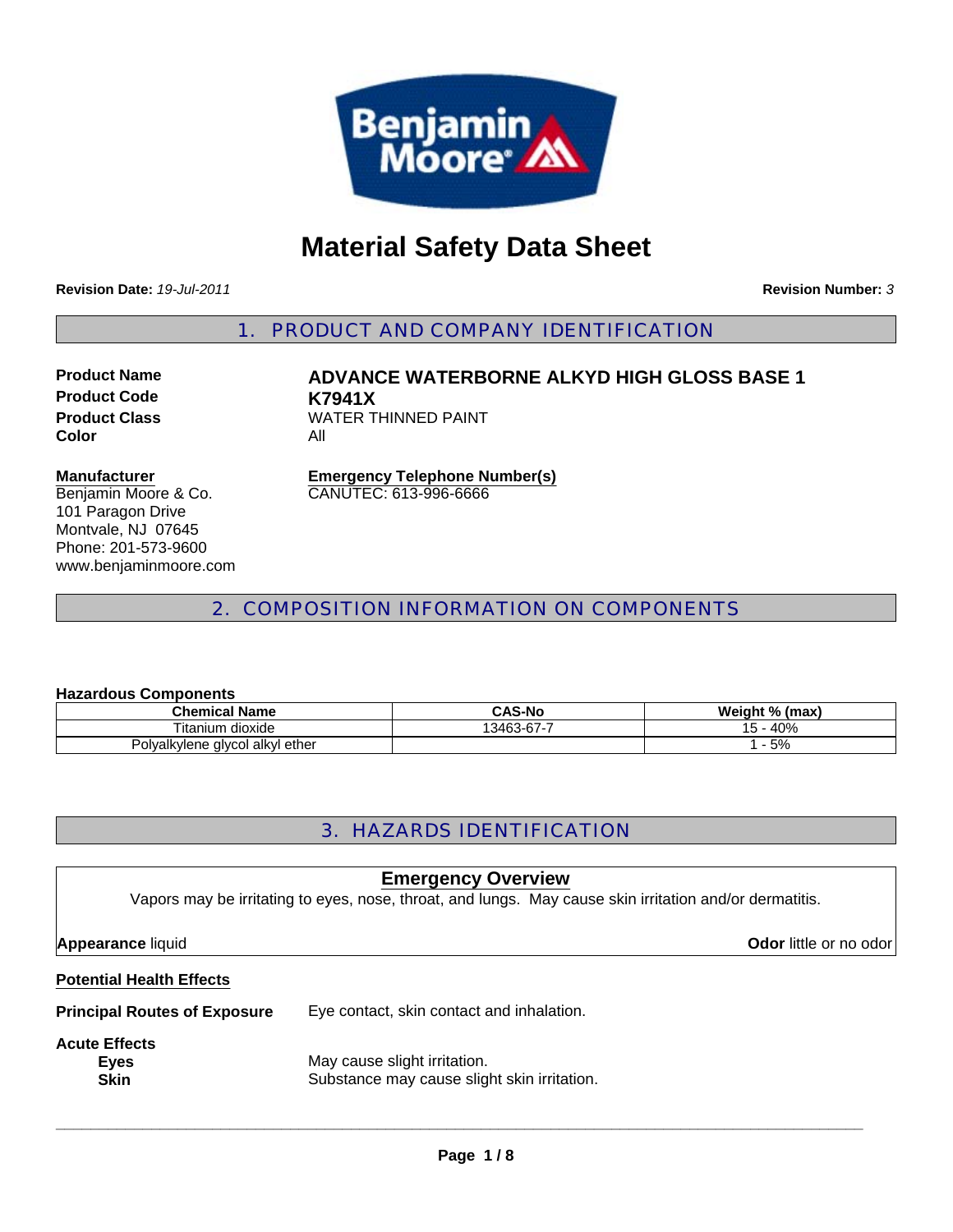| <b>Inhalation</b> | May cause irritation of respiratory tract.                                      |
|-------------------|---------------------------------------------------------------------------------|
| <b>Ingestion</b>  | Ingestion may cause gastrointestinal irritation, nausea, vomiting and diarrhea. |
| Chronic Effects   | Repeated contact may cause allergic reactions in very susceptible persons.      |

 $\Box$ 

*See Section 11 for additional Toxicological information.*

| <b>Aggravated Medical Conditions</b><br>None known |                                                     |                        |                      |          |  |
|----------------------------------------------------|-----------------------------------------------------|------------------------|----------------------|----------|--|
| <b>HMIS</b>                                        | Health: $1^*$                                       | <b>Flammability: 0</b> | <b>Reactivity: 0</b> | $PPE: -$ |  |
| <b>HMIS Legend</b>                                 |                                                     |                        |                      |          |  |
| 0 - Minimal Hazard                                 |                                                     |                        |                      |          |  |
| 1 - Slight Hazard                                  |                                                     |                        |                      |          |  |
| 2 - Moderate Hazard                                |                                                     |                        |                      |          |  |
| 3 - Serious Hazard                                 |                                                     |                        |                      |          |  |
| 4 - Severe Hazard                                  |                                                     |                        |                      |          |  |
| * - Chronic Hazard                                 |                                                     |                        |                      |          |  |
|                                                    | X - Consult your supervisor or S.O.P. for "Special" |                        |                      |          |  |
| handling instructions.                             |                                                     |                        |                      |          |  |

*Note: The PPE rating has intentionally been left blank. Choose appropriate PPE that will protect employees from the hazards the material will present under the actual normal conditions of use.*

*Caution: HMIS® ratings are based on a 0-4 rating scale, with 0 representing minimal hazards or risks, and 4 representing significant hazards or risks. Although HMIS® ratings are not required on MSDSs under 29 CFR 1910.1200, the preparer, has choosen to provide them. HMIS® ratings are to be used only in conjunction with a fully implemented HMIS® program by workers who have received appropriate HMIS® training. HMIS® is a registered trade and service mark of the NPCA. HMIS® materials may be purchased exclusively from J. J. Keller (800) 327-6868.*

## 4. FIRST AID MEASURES

| <b>General Advice</b>     | No hazards which require special first aid measures.                                               |
|---------------------------|----------------------------------------------------------------------------------------------------|
| <b>Eye Contact</b>        | Rinse thoroughly with plenty of water for at least 15 minutes and consult a physician.             |
| <b>Skin Contact</b>       | Wash off immediately with soap and plenty of water removing all contaminated<br>clothes and shoes. |
| <b>Inhalation</b>         | Move to fresh air. If symptoms persist, call a physician.                                          |
| Ingestion                 | Clean mouth with water and afterwards drink plenty of water. Consult a physician if<br>necessary.  |
| <b>Notes To Physician</b> | Treat symptomatically                                                                              |

# 5. FIRE-FIGHTING MEASURES

| <b>Suitable Extinguishing Media</b>                                                                           | Use extinguishing measures that are appropriate to local<br>circumstances and the surrounding environment. |
|---------------------------------------------------------------------------------------------------------------|------------------------------------------------------------------------------------------------------------|
| Protective Equipment And Precautions For Firefighters As in any fire, wear self-contained breathing apparatus | pressure-demand, MSHA/NIOSH (approved or equivalent)<br>and full protective gear.                          |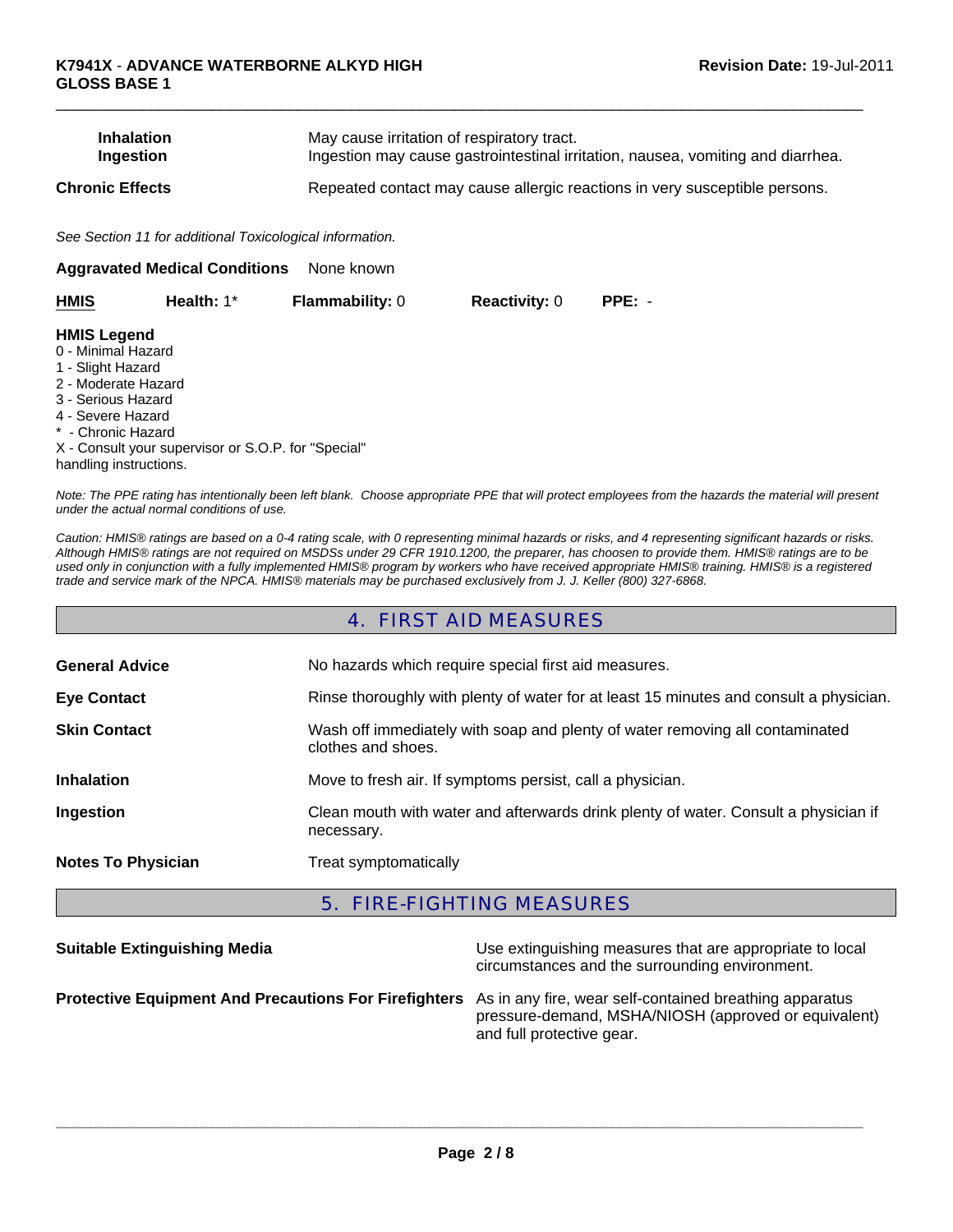| <b>Specific Hazards Arising From The Chemical</b>                                                 |                 | heat.                                              | Closed containers may rupture if exposed to fire or extreme |
|---------------------------------------------------------------------------------------------------|-----------------|----------------------------------------------------|-------------------------------------------------------------|
| <b>Sensitivity To Mechanical Impact</b>                                                           |                 | No.                                                |                                                             |
| <b>Sensitivity To Static Discharge</b>                                                            |                 | No.                                                |                                                             |
| <b>Flash Point Data</b><br>Flash Point (°F)<br>Flash Point (°C)<br><b>Flash Point Method</b>      |                 | Not applicable<br>Not applicable<br>Not applicable |                                                             |
| <b>Flammability Limits In Air</b><br><b>Upper Explosion Limit</b><br><b>Lower Explosion Limit</b> |                 | Not applicable<br>Not applicable                   |                                                             |
| <b>NFPA</b><br>Health: 1                                                                          | Flammability: 0 | <b>Instability: 0</b>                              | <b>Special: Not Applicable</b>                              |
| <b>NIEDA LANAMA</b>                                                                               |                 |                                                    |                                                             |

 $\Box$ 

- **NFPA Legend**
- 0 Not Hazardous
- 1 Slightly
- 2 Moderate
- 3 High
- 4 Severe

*The ratings assigned are only suggested ratings, the contractor/employer has ultimate responsibilities for NFPA ratings where this system is used.*

*Additional information regarding the NFPA rating system is available from the National Fire Protection Agency (NFPA) at www.nfpa.org.*

## 6. ACCIDENTAL RELEASE MEASURES

| <b>Personal Precautions</b>      | Avoid contact with skin, eyes and clothing. Ensure adequate ventilation.                                                                                                      |  |  |
|----------------------------------|-------------------------------------------------------------------------------------------------------------------------------------------------------------------------------|--|--|
| <b>Environmental Precautions</b> | Prevent further leakage or spillage if safe to do so.                                                                                                                         |  |  |
| <b>Methods For Clean-Up</b>      | Soak up with inert absorbent material. Sweep up and shovel into suitable containers<br>for disposal.                                                                          |  |  |
| <b>Other Information</b>         | None known                                                                                                                                                                    |  |  |
| <b>7. HANDLING AND STORAGE</b>   |                                                                                                                                                                               |  |  |
| <b>Handling</b>                  | Avoid contact with skin, eyes and clothing. Avoid breathing vapors, spray mists or<br>sanding dust. In case of insufficient ventilation, wear suitable respiratory equipment. |  |  |
| <b>Storage</b>                   | Keep container tightly closed. Keep out of the reach of children.                                                                                                             |  |  |

# 8. EXPOSURE CONTROLS / PERSONAL PROTECTION

### **Exposure Limits**

#### **Hazardous Components**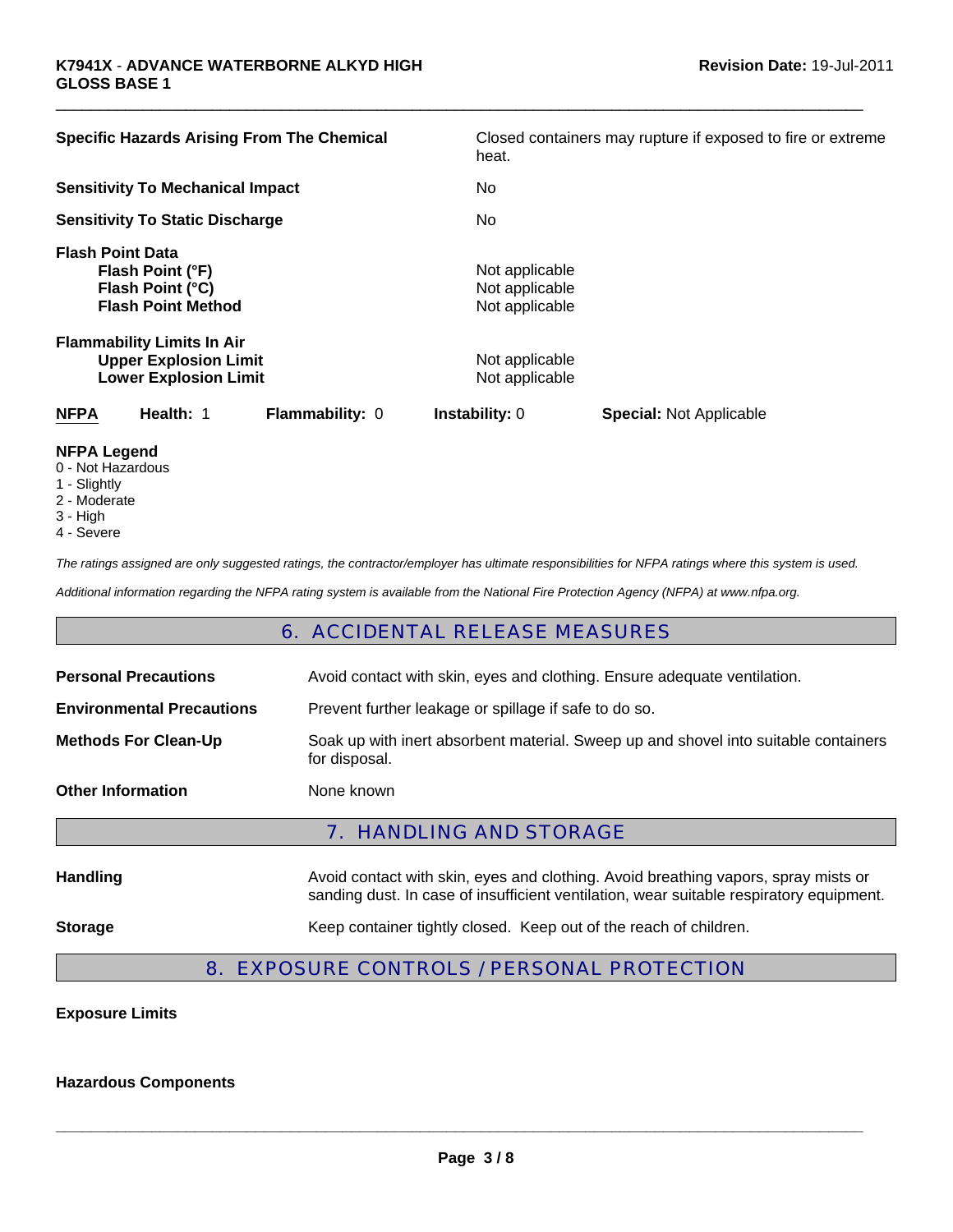| <b>Chemical Name</b>               | <b>ACGIH</b>      | <b>Alberta</b>    | ∣ British Columbia ∣                                                                  | <b>Ontario</b> | Quebec                         |
|------------------------------------|-------------------|-------------------|---------------------------------------------------------------------------------------|----------------|--------------------------------|
| Titanium dioxide                   | 10 mg/m $3$ - TWA | 10 mg/m $3$ - TWA | 10 mg/m <sup>3</sup> - TWA   10 mg/m <sup>3</sup> - TWAEV<br>$3 \text{ mg/m}^3$ - TWA |                | 10 mg/m $^3$ -<br><b>TWAEV</b> |
| Polyalkylene glycol alkyl<br>ether | N/E               | N/E               | N/E                                                                                   | N/E            | N/E                            |

 $\Box$ 

#### **Legend**

ACGIH - American Conference of Governmental Industrial Hygienists Alberta - Alberta Occupational Exposure Limits British Columbia - British Columbia Occupational Exposure Limits Ontario - Ontario Occupational Exposure Limits Quebec - Quebec Occupational Exposure Limits N/E - Not established

**Engineering Measures** Ensure adequate ventilation, especially in confined areas.

| <b>Personal Protective Equipment</b>                                                  |                                                                                                                                                             |  |
|---------------------------------------------------------------------------------------|-------------------------------------------------------------------------------------------------------------------------------------------------------------|--|
| <b>Eye/Face Protection</b><br><b>Skin Protection</b><br><b>Respiratory Protection</b> | Safety glasses with side-shields.<br>Protective gloves and impervious clothing.<br>In case of insufficient ventilation wear suitable respiratory equipment. |  |
| <b>Hygiene Measures</b>                                                               | Avoid contact with skin, eyes and clothing. Remove and wash contaminated clothing<br>before re-use. Wash thoroughly after handling.                         |  |

# 9. PHYSICAL AND CHEMICAL PROPERTIES

| Appearance                        | liquid            |
|-----------------------------------|-------------------|
| Odor                              | little or no odor |
| Density (Ibs/gal)                 | $10.3 - 10.4$     |
| <b>Specific Gravity</b>           | $1.2 - 1.3$       |
| рH                                | Not available     |
| <b>Viscosity (centistokes)</b>    | Not available     |
| <b>Evaporation Rate</b>           | Not available     |
| <b>Vapor Pressure</b>             | Not available     |
| <b>Vapor Density</b>              | Not available     |
| Wt. % Solids                      | 45 - 55           |
| Vol. % Solids                     | $35 - 45$         |
| Wt. % Volatiles                   | 45 - 55           |
| Vol. % Volatiles                  | $55 - 65$         |
| <b>VOC Regulatory Limit (g/L)</b> | < 50              |
| <b>Boiling Point (°F)</b>         | 212               |
| <b>Boiling Point (°C)</b>         | 100               |
| <b>Freezing Point (°F)</b>        | 32                |
| <b>Freezing Point (°C)</b>        | 0                 |
| Flash Point (°F)                  | Not applicable    |
| Flash Point (°C)                  | Not applicable    |
| <b>Flash Point Method</b>         | Not applicable    |
| <b>Upper Explosion Limit</b>      | Not available     |
| <b>Lower Explosion Limit</b>      | Not available     |
|                                   |                   |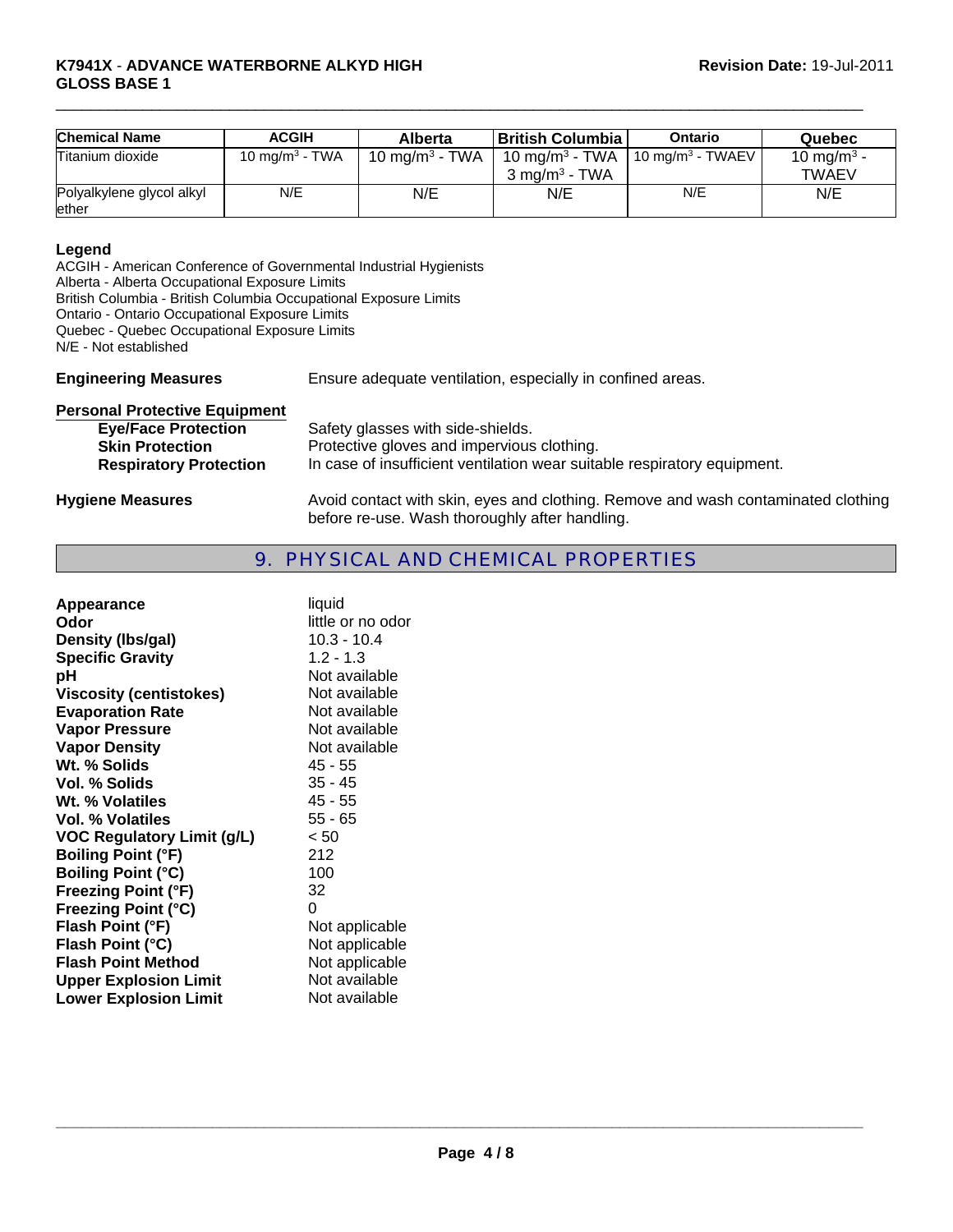# 10. STABILITY AND REACTIVITY

 $\Box$ 

| <b>Chemical Stability</b>                 | Stable under normal conditions.          |
|-------------------------------------------|------------------------------------------|
| <b>Conditions To Avoid</b>                | Prevent from freezing                    |
| <b>Incompatible Materials</b>             | No materials to be especially mentioned  |
| <b>Hazardous Decomposition Products</b>   | None under normal use.                   |
| <b>Possibility Of Hazardous Reactions</b> | Hazardous polymerisation will not occur. |

## 11. TOXICOLOGICAL INFORMATION

**Acute Toxicity Product** No information available

#### **Component**

LC50 Inhalation (Dust):  $> 6.82$  mg/L (Rat, 4 hr.) LD50 Oral: > 10000 mg/kg (Rat) LD50 Dermal:  $> 10000$  mg/m<sup>3</sup> (Rabbit) Titanium dioxide

Polyalkylene glycol alkyl ether LC50 Inhalation (Vapor): 2000 mg/m $3$  (Rat, 4 hr.)

#### **Chronic Toxicity**

#### **Carcinogenicity**

The information below indicates whether each agency has listed any ingredient as a carcinogen:

| <b>Chemical Name</b> | <b>ACGIH</b> | <b>IARC</b>   | <b>NTP</b> | <b>OSHA</b><br>Carcinogen |
|----------------------|--------------|---------------|------------|---------------------------|
|                      |              | 2B - Possible |            | Listed                    |
| Titanium dioxide     |              | Human         |            |                           |
|                      |              | Carcinogen    |            |                           |

• Although IARC has classified titanium dioxide as possibly carcinogenic to humans (2B), their summary concludes: "No significant exposure to titanium dioxide is thought to occur during the use of products in which titanium dioxide is bound to other materials, such as paint."

**Legend**

ACGIH - American Conference of Governmental Industrial Hygienists

IARC - International Agency for Research on Cancer

NTP - National Toxicity Program

OSHA - Occupational Safety & Health Administration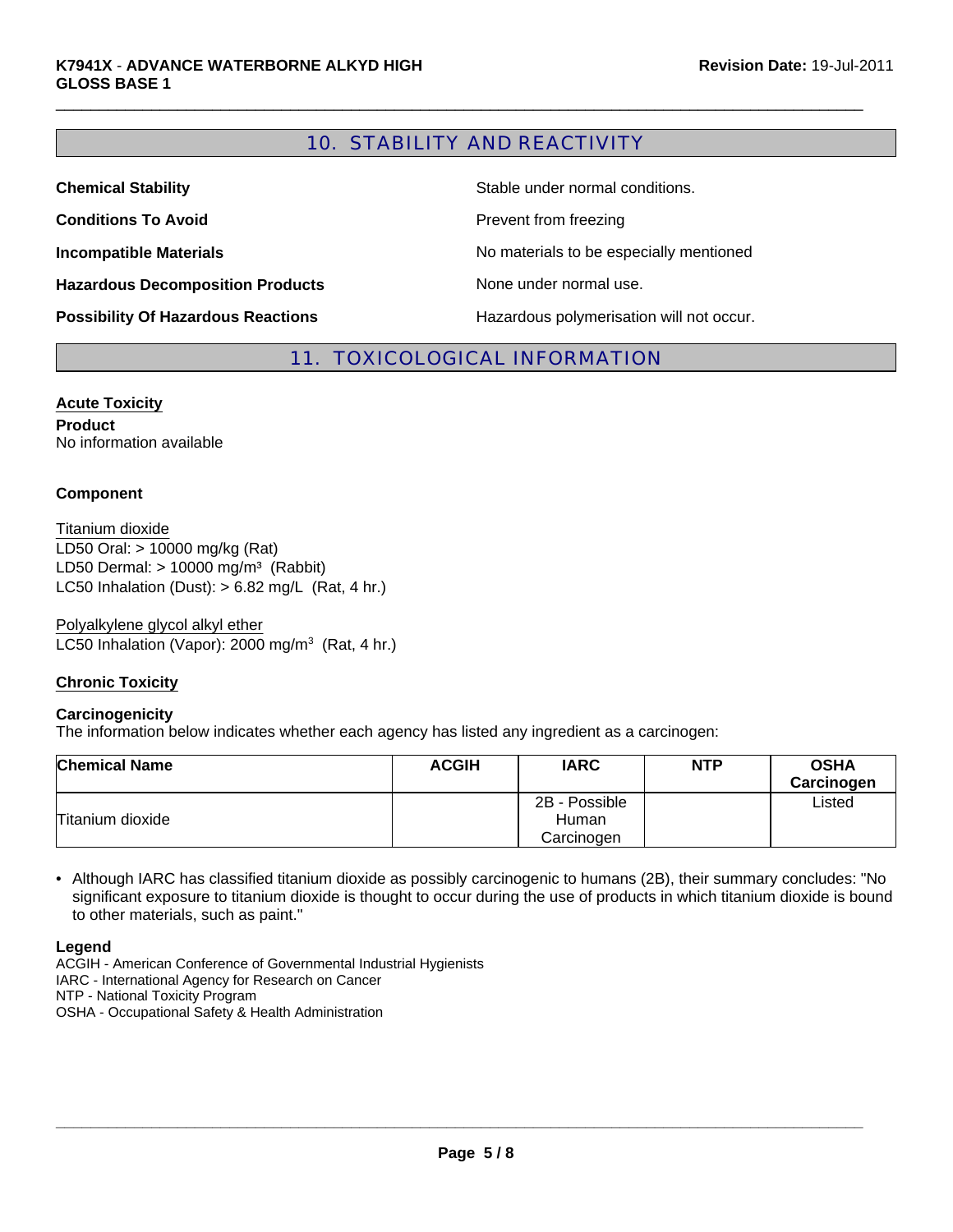# 12. ECOLOGICAL INFORMATION

 $\Box$ 

#### **Ecotoxicity Effects**

#### **Product**

**Acute Toxicity to Fish** No information available

#### **Acute Toxicity to Aquatic Invertebrates**

No information available

#### **Acute Toxicity to Aquatic Plants**

No information available

# **Component**

**Acute Toxicity to Fish**

Titanium dioxide LC50: >1000 mg/L (Fathead Minnow - 96 hr.)

#### **Acute Toxicity to Aquatic Invertebrates**

No information available

#### **Acute Toxicity to Aquatic Plants**

No information available

# 13. DISPOSAL CONSIDERATIONS

Waste Disposal Method **Dispose of in accordance with federal**, state, provincial, and local regulations. Dry, empty containers may be recycled in a can recycling program. Local requirements may vary, consult your sanitation department or state-designated environmental protection agency for more disposal options.

| <b>14. TRANSPORT INFORMATION</b> |                                   |  |  |  |
|----------------------------------|-----------------------------------|--|--|--|
| <b>TDG</b>                       | Not regulated                     |  |  |  |
| ICAO / IATA                      | Not regulated                     |  |  |  |
| IMDG / IMO                       | Not regulated                     |  |  |  |
|                                  | <b>15. REGULATORY INFORMATION</b> |  |  |  |

### **International Inventories**

**United States TSCA** Yes - All components are listed or exempt.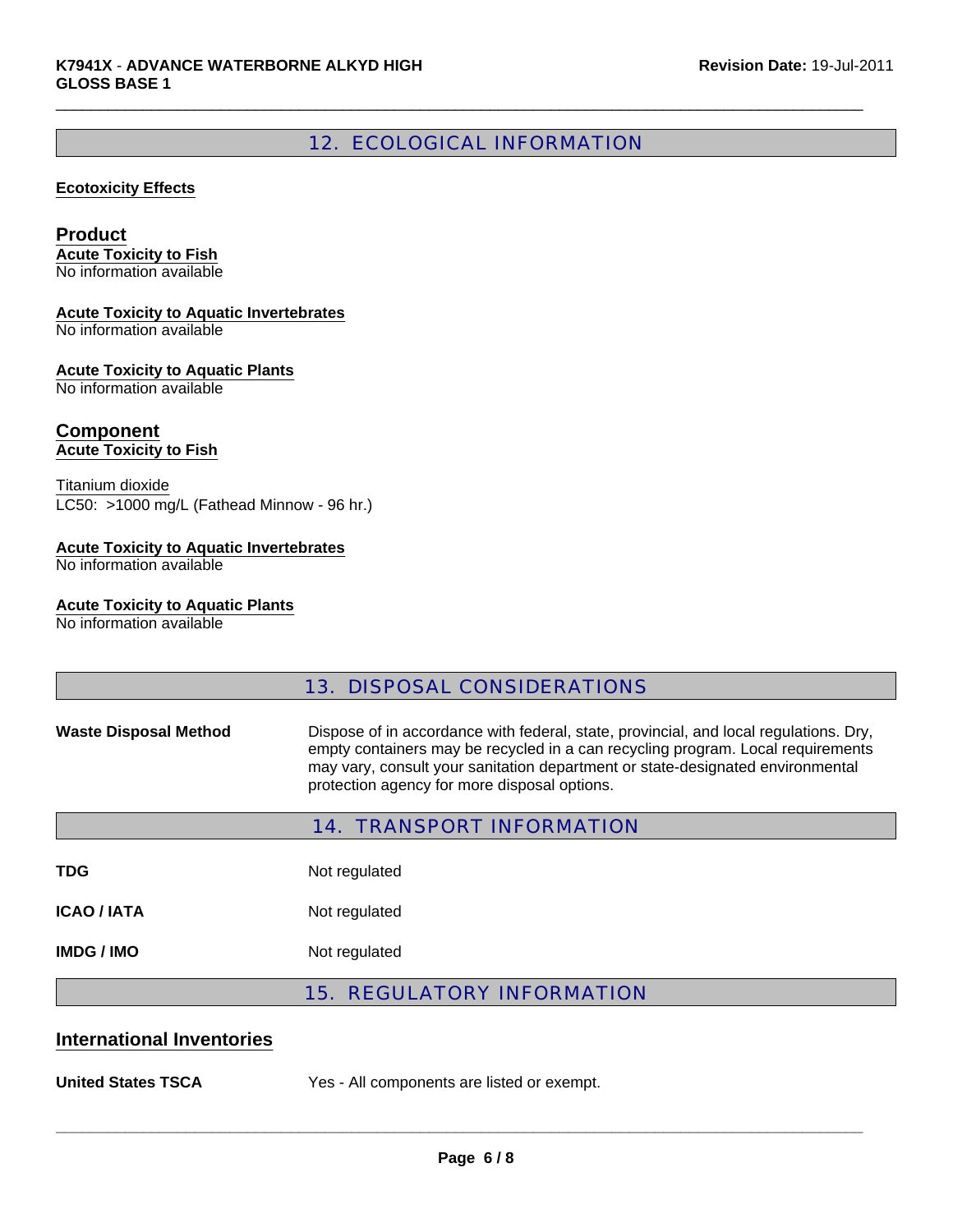# 15. REGULATORY INFORMATION

**Canada DSL** No - Not all of the components are listed.

 $\Box$ 

## **National Pollutant Release Inventory (NPRI)**

#### **NPRI Parts 1- 4**

This product contains the following Parts 1-4 NPRI chemicals:

*This product may contain trace amounts of (other) NPRI Parts I-4 reportable chemicals. Contact the preparer for further information.*

#### **NPRI Part 5**

This product contains the following NPRI Part 5 Chemicals:

*This product may contain trace amounts of (other) NPRI Part 5 reportable chemicals. Contact the preparer for further information.*

#### **WHMIS Regulatory Status**

This product has been classified in accordance with the hazard criteria of the Controlled Products Regulations (CPR) and the MSDS contains all the information required by the CPR.

#### **WHMIS Hazard Class**

D2A Very toxic materials



# 16. OTHER INFORMATION

**WARNING!** If you scrape, sand, or remove old paint, you may release lead dust. LEAD IS TOXIC. EXPOSURE TO LEAD DUST CAN CAUSE SERIOUS ILLNESS, SUCH AS BRAIN DAMAGE, ESPECIALLY IN CHILDREN. PREGNANT WOMEN SHOULD ALSO AVOID EXPOSURE. Wear a NIOSH approved respirator to control lead exposure. Clean up carefully with a HEPA vacuum and a wet mop. Before you start, find out how to protect yourself and your family by logging onto Health Canada @ http://www.hc-sc.gc.ca/iyh-vsv/prod/paint-peinture\_e.html.

**Prepared By** Product Stewardship Department Benjamin Moore & Co. 360 Route 206 - P.O. Box 4000 Flanders, NJ 07836 866-690-1961

**Revision Date:** 19-Jul-2011

**Revision Summary** No information available